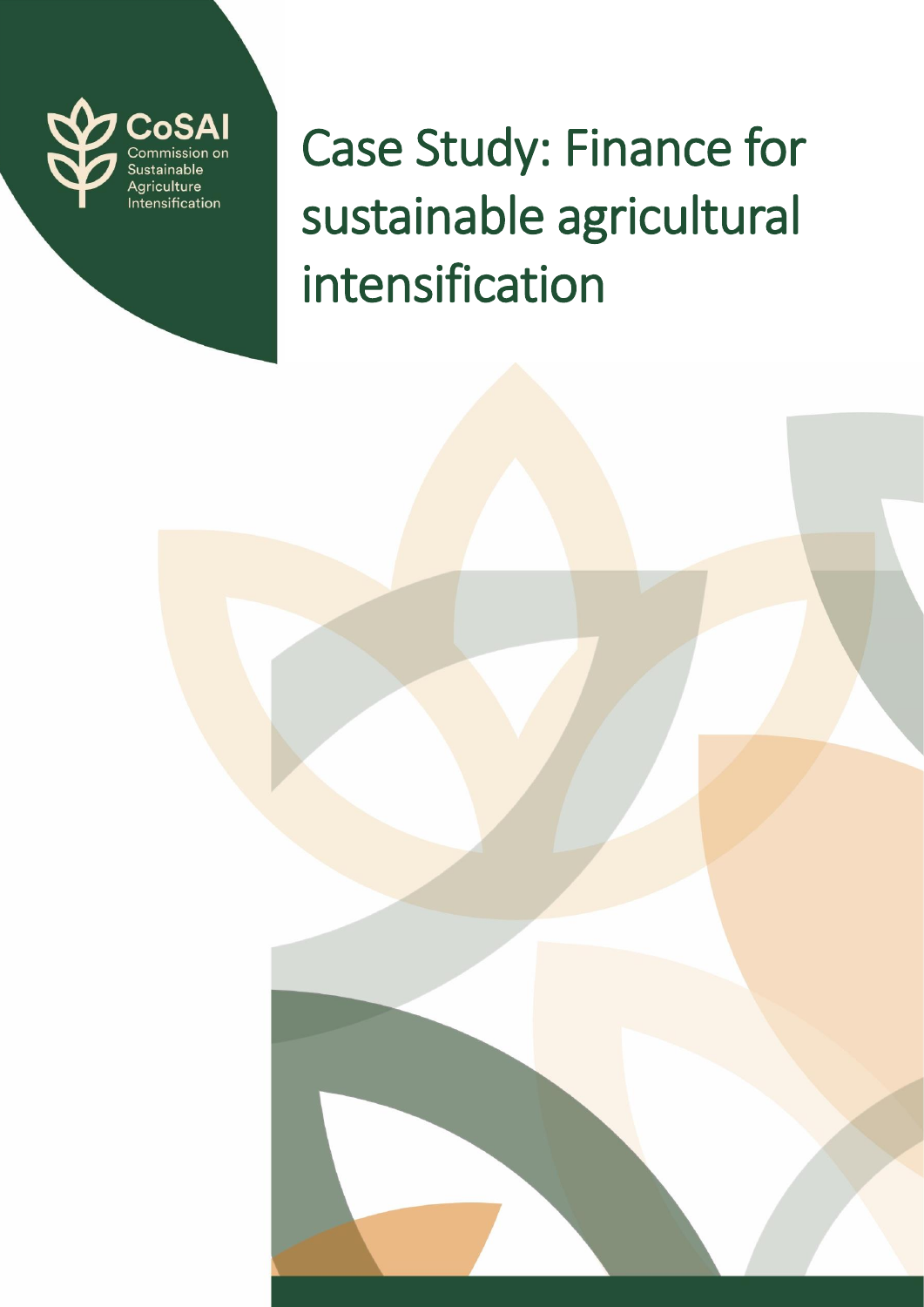Dalberg Asia. 2021. *Case Study: Finance for sustainable agricultural intensification.* Colombo, Sri Lanka: Commission on Sustainable Agriculture Intensification. 10p.

This case study accompanies the report: *Funding Agricultural Innovation for the Global South: Does it Promote Sustainable Agricultural Intensification?* The full report can be found on the CoSAI website:<https://wle.cgiar.org/cosai/innovation-investment-study>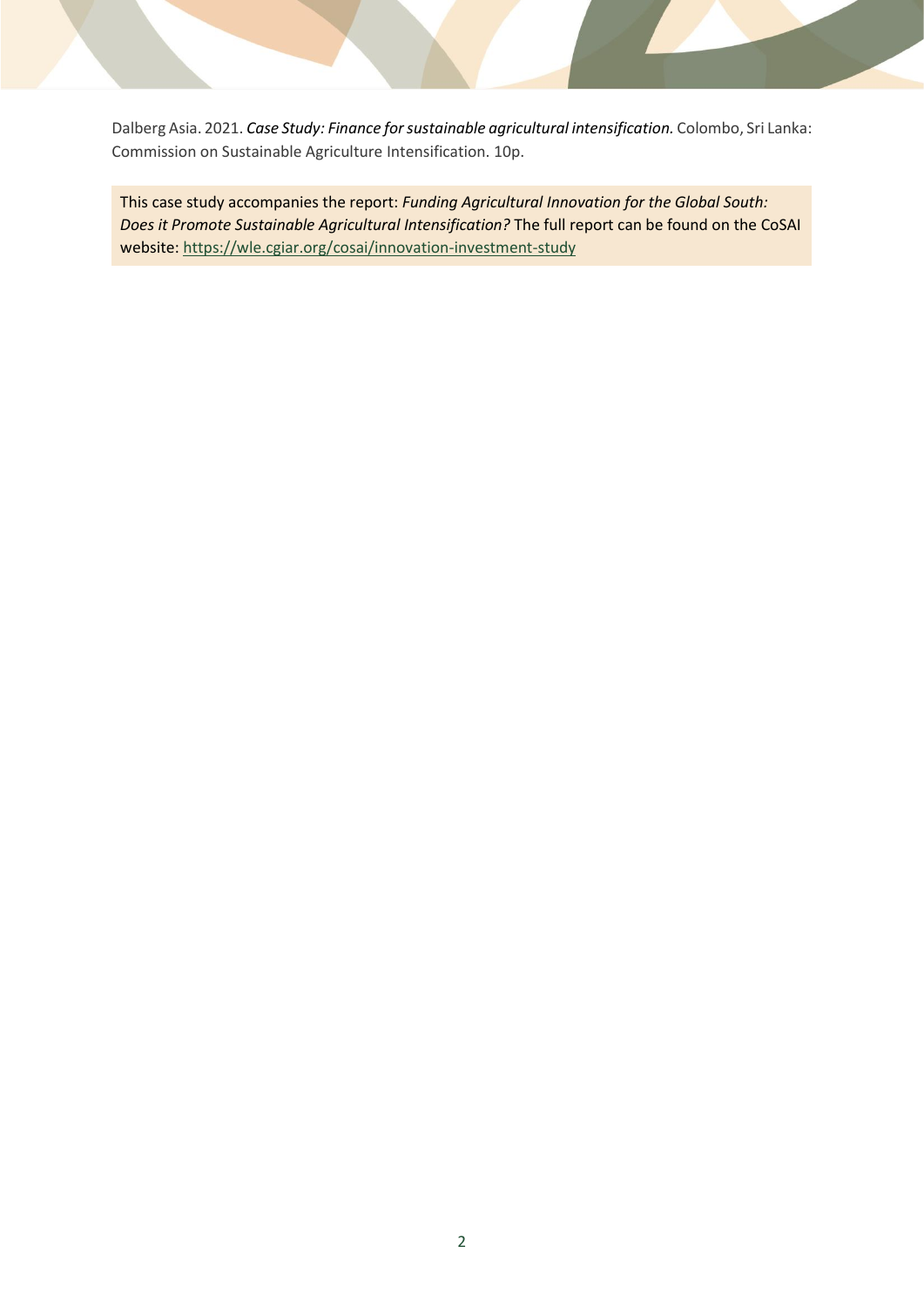## 1. Summary

**To meet the growing demand for food in the Global South in a sustainable manner, current funding in agricultural innovation will need to be increased exponentially.** Some estimates suggest up to USD 320 billion annually is required to help meet the UN SDG Goals for food and agriculture by 2030. Current levels of funding for agriculture and agricultural innovation fall far short of this and hence efforts to induce more funding for these goals, including through the use of new financing instruments<sup>1</sup>, is critical going forward.

**Funding in market research, fundraising, transaction management, investment management are essential in order to increase the amount of capital deployed through innovative instruments.** Different categories of funders, including PE/VC funders, impact funders, development funders make funding in market research to assess funding potential and develop an investable pipeline, spend time to raise funds from LPs (limited partners), incur costs associated with investment transactions (due diligence, legal filings, and so on), and finally incur costs related to managing investments through their fund lifecycle. An assessment of the existing level of these costs is important to understand upstream drivers of innovative funding for sustainable agriculture overall.

**The study estimates that between USD 1.8 – 2.5 billion was funded annually in agricultural innovation between 2010-2019 for the Global South through new innovative financial instruments as described in Table 1 below.** A large majority of this came from private equity and venture capital players and a smaller fraction came from Development Funders.

The study estimates that between USD 950 million to USD 1.35 billion was funded annually to set up and deploy new financing instruments for agricultural innovation in the Global South between 2010- 2019. Out of this, a majority was funded by PE/VC/impact funders and approximately 20% by development funders. A majority of this was towards personnel costs working in these organizations.

### 2. Introduction

**To meet the growing demand for food in the Global South in a sustainable manner, current funding**  in innovation for sustainable agriculture intensification will need to be increased exponentially.<sup>234</sup>

**New financing instruments will play an important role in increasing the overall funding for sustainable agriculture.** Not only are current levels of funding inadequate, but also many existing investment instruments are not designed to cater to the high-risk potential and below market-rate return of agricultural funding and solve for market failures in specific sub-sectors or technologies. Thus, only large funders such as governments or institutional private investors make up the bulk of the funding towards agricultural innovation and SAI. While philanthropic funding from large multilaterals and bilaterals has the potential to fill the gap, grant and traditional debt finance does not

 $<sup>1</sup>$  investment in new innovative financial instruments is a relatively new construct and granular data is missing</sup> <sup>2</sup> Food and Agriculture Organization of the United Nations (FAO). How the Feed the World 2050: Global [agriculture towards 2050](http://www.fao.org/fileadmin/templates/wsfs/docs/Issues_papers/HLEF2050_Global_Agriculture.pdf) (2009).

<sup>&</sup>lt;sup>3</sup> United States Environmental Protection Agency (2014). [Global Emissions by Economic Sector.](https://www.epa.gov/ghgemissions/global-greenhouse-gas-emissions-data)

<sup>4</sup> Business and Sustainable Development Commission & Alpha Beta Advisors. [Valuing the SDG Prize in Food and](http://s3.amazonaws.com/aws-bsdc/Valuing-SDG-Food-Ag-Prize-Paper.pdf)  [Agriculture](http://s3.amazonaws.com/aws-bsdc/Valuing-SDG-Food-Ag-Prize-Paper.pdf) (2016).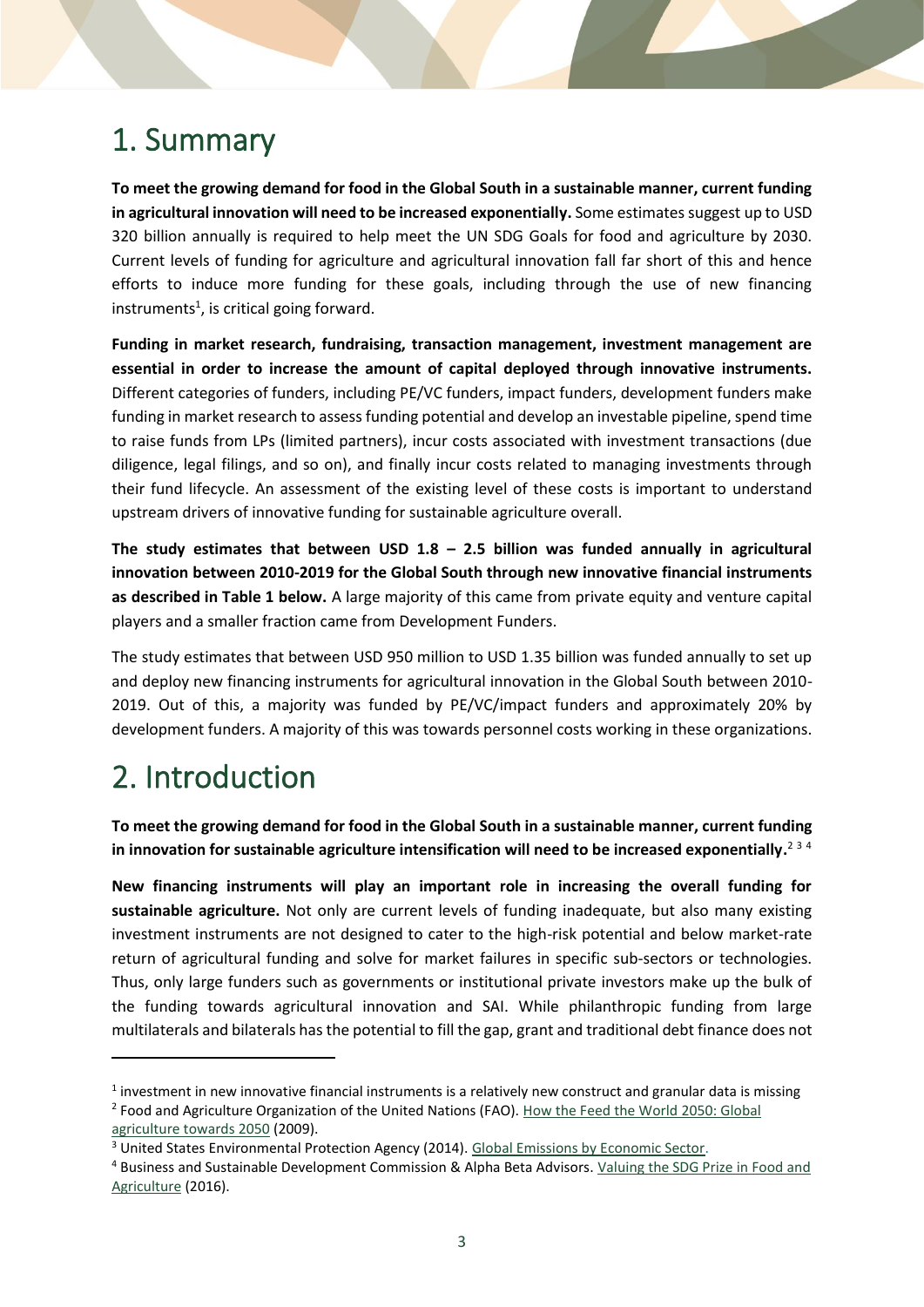provide a long-term sustainable solution to fund agricultural innovation. Hence, to fill the funding gap, new financing instruments are required that can attract mainstream investors at scale and fund a wider range of agricultural innovation enterprises and institutions.

## 3. New Financing for Agricultural Innovation

**The case study defines new financing mechanisms as non-traditional financial instruments that promote innovation, share in the outcome risk as well as the upside, and also help catalyze more investments for agricultural innovation.** While new financing mechanisms or what is commonly known as "innovative finance" is loosely defined, for the purpose of this case study, we have included a) Funding by PE/VC (private equity / venture capital) investors (equity), b) Equity and debt investments by impact investors, c) The entire range of results-based financing instruments (including impact bonds, guarantees) and blended finance instruments by development funders. See Table 1 for a complete list of instruments.

**The dominant sources of funding for new financing mechanisms for agricultural innovation are Private Equity and Venture Capital players, and Development Partners<sup>5</sup> .** The most significant funding is by private equity/ venture capital who have been increasingly funding innovative agricultural startups across the Global South. Over the past decade, these investments have been increasing at about 4%; conservative estimates peg these at about USD 2.5 billion in 2019<sup>6</sup>. Large bilateral and multilateral donors such as the World Bank, US Agency for International Development (USAID), UK Department for International Development (DFID), the German Federal Ministry of Economic Cooperation and Development (BMZ) and the Dutch Ministry of Foreign Affairs (DGIS), among other public and philanthropic donors also play a significant role in funding through new financing instruments. For example, the Global Agriculture and Food Security Program (GAFS) is a landmark new financing mechanism funded by multiple governments and IFC, that blends public and development institutional funds to invest in agricultural innovation projects that private investors have avoided in the past, such as early-stage or high-risk projects.<sup>7</sup> The fund aims at correcting market failures in the entire food supply chain, from farm inputs to logistics and storage, to processing and financing.

**Currently, however, the market for new financing mechanisms for SAI remains largely untapped, with only a few examples of each type of mechanism.** While there have been a few landmark investments, the innovative finance market for agricultural innovation is still nascent compared to other markets such as microfinance, education, employment, and energy.

<sup>5</sup> 'Development partners' includes large private philanthropic donors, and multilaterals/ bilateral agencies <sup>6</sup> Estimates have been made by analyzing trends of investments captured by the tracxn database. These trends were superimposed on estimates of overall PE and VC investments in agricultural innovation in the global south using research reports such as the AgFunder. 2021. "AgriFoodTech Investment Report." <https://research.agfunder.com/2015/2015-agfunder-global-report.pdf> and McKinsey&Company. 2019.

<sup>&</sup>quot;Private Markets Come of Age: McKinsey Global Private Markets Review." [https://www.mckinsey.com/~/media/mckinsey/industries/private%20equity%20and%20principal%20investor](https://www.mckinsey.com/~/media/mckinsey/industries/private%20equity%20and%20principal%20investors/our%20insights/private%20markets%20come%20of%20age/private-markets-come-of-age-mckinsey-global-private-markets-review-2019-vf.ashx) [s/our%20insights/private%20markets%20come%20of%20age/private-markets-come-of-age-mckinsey-global](https://www.mckinsey.com/~/media/mckinsey/industries/private%20equity%20and%20principal%20investors/our%20insights/private%20markets%20come%20of%20age/private-markets-come-of-age-mckinsey-global-private-markets-review-2019-vf.ashx)[private-markets-review-2019-vf.ashx.](https://www.mckinsey.com/~/media/mckinsey/industries/private%20equity%20and%20principal%20investors/our%20insights/private%20markets%20come%20of%20age/private-markets-come-of-age-mckinsey-global-private-markets-review-2019-vf.ashx)

<sup>&</sup>lt;sup>7</sup> IFC, [Global Agriculture and Food Security Programme](https://www.gafspfund.org/) (GAFSP).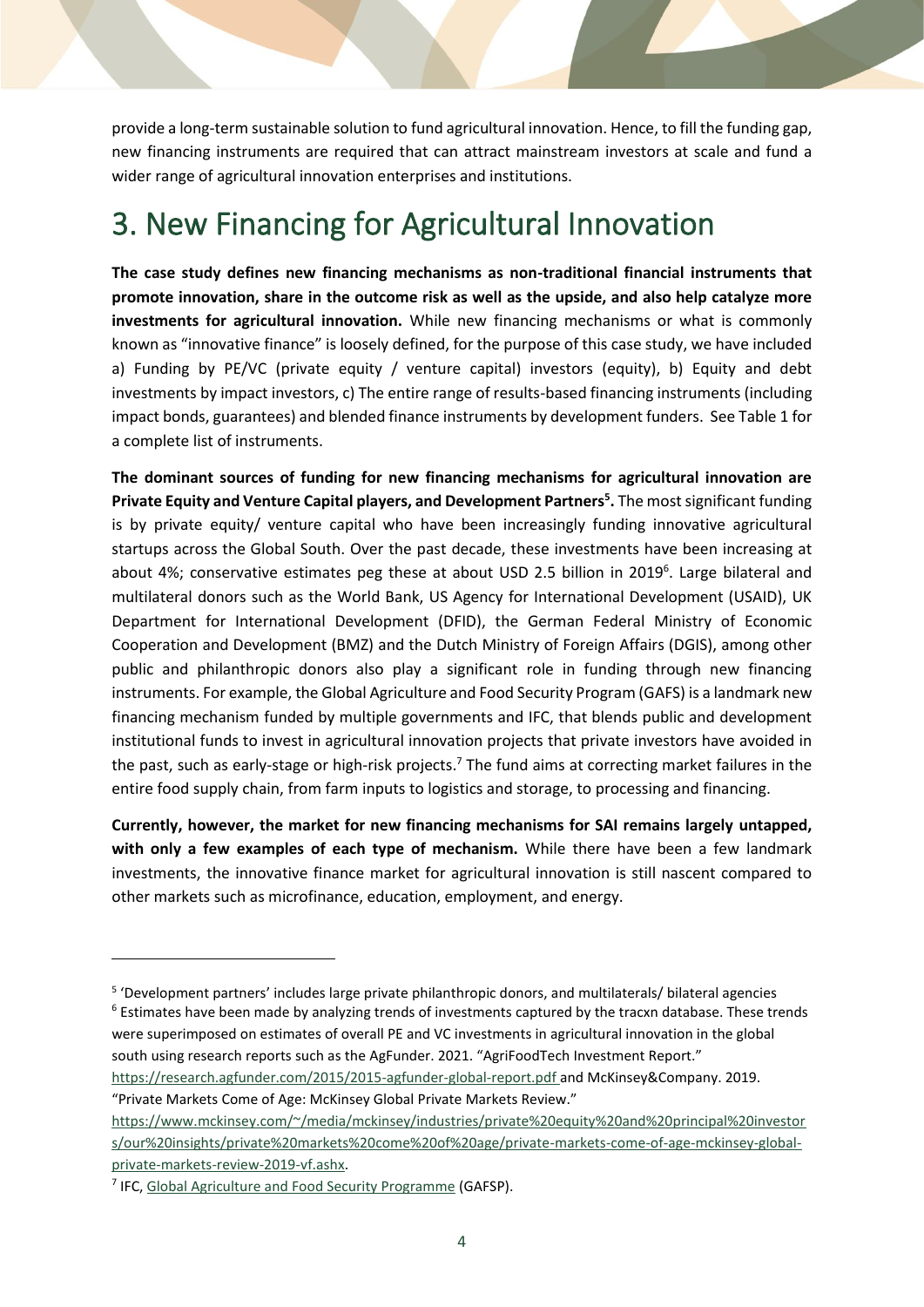To catalyze larger volumes of "new financing" for agricultural innovation, it is, thus, important to measure the amount of investment being made in the creation and deployment of new financing instruments. The creation of new financing instruments requires investments by both "asset managers" and also broader ecosystem players across the lifecycle of investment funds and programs. Typical steps include a) Fundraising and the creation of a fund, b) Developing an investment pipeline through research and investment theses, c) Transactions to invest in companies or projects, d) Ongoing management of these investments and investee companies/projects, e) Regular monitoring and reporting, and f) (in the case of commercial funds) Closing the fund. Most of these costs are borne by the General Partners (in the case of PE/VC investors and impact investors) as well as the management teams within development funders (multilaterals, bilaterals, and philanthropies) and cost heads include staff salaries, travel and other admin expenses, external costs linked to due diligence or transaction management. This case study attempts to arrive an overall estimate of the investments in the creation of new financing for agriculture innovation with the understanding that this is a new category of analysis, and these estimates might need revision going forward.

# 4. Calculating Funding in New Financing for Agriculture Innovation

This case study adopts a three-stage process to calculate the funding in designing, deploying, and managing new financing instruments for agricultural innovation. First, associated costs are developed with managing investment instruments for different funder categories of interest. Second, total assets under management &/or transaction volume within these financial instruments for agricultural innovation is calculated based on available data from OECD and PE/VC databases. Third, cost percentages are applied to the asset volume to determine the total investment for new financing instruments.

New financing instruments for sustainable agriculture are primarily invested-in by development funders as well as PE/VC/impact investors. The case study counts seven categories of financing instruments across development funders and investors. Overall cost estimates are used because subhead level costs (staffing, market research, transaction related costs) are hard to get.

| Investor type                                                           | <b>Financing Instrument</b>                                |  |  |
|-------------------------------------------------------------------------|------------------------------------------------------------|--|--|
| Development Partners (Multilaterals, bilaterals, and<br>philanthropies) | <b>Blended finance instruments</b>                         |  |  |
|                                                                         | 2. Performance based instruments including<br>impact bonds |  |  |
|                                                                         | Guarantees<br>З.                                           |  |  |
|                                                                         | Incentive schemes (such as PES)<br>4.                      |  |  |
| PE/VC investors & impact investors                                      | <b>Equity instruments</b><br>5.                            |  |  |
|                                                                         | Debt instruments<br>6.                                     |  |  |
|                                                                         | Hybrid instruments                                         |  |  |

#### **Table 1. Categories of financing instruments included in this case study**

The costs involved with the setting up and deployment of new financial instruments include internal costs (with the asset manager) as well as ecosystem level costs (such as market research). Different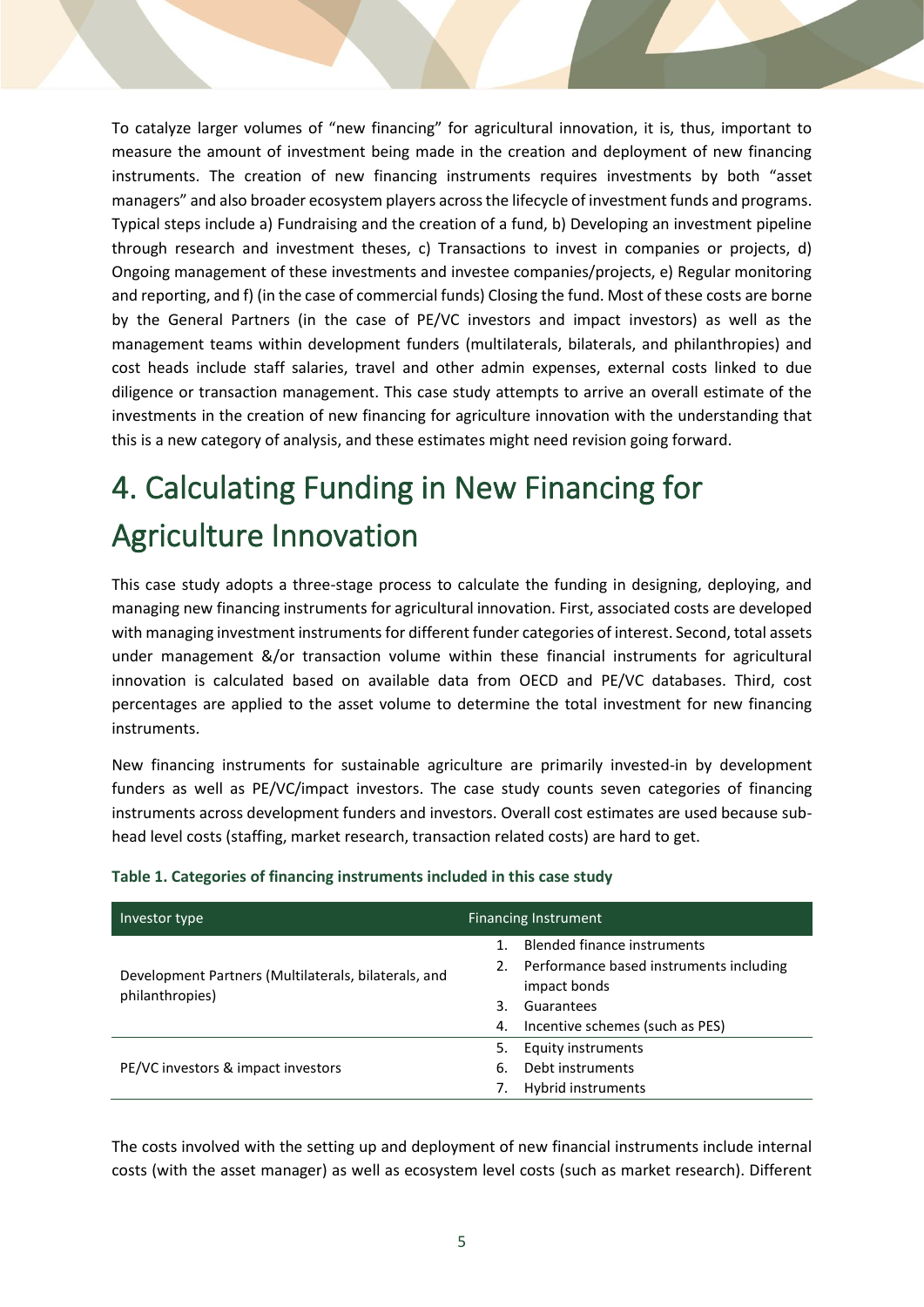categories of funders – PE/VC investors, impact investors, Development Partners – all incur costs in the designing, deployment, and management of their funds through which they fund agricultural innovation. These costs include team costs, transaction related legal fees and due diligence costs, market research costs, and other overheads associated with managing a fund or a program. Furthermore, these costs are spread across the typical fund lifecycle as well as the deployment The table below highlights typical cost ranges for these funder categories.

| <b>Funder category</b> | <b>Typical instruments</b>                                                                                  | Annualized<br>costs (as a<br>percentage<br>of fund size) | <b>Typical fund</b><br>lifecycle<br>(program<br>lifecycle) | Deployment<br>timeframe <sup>8</sup> | Total costs (as a<br>fraction of funds<br>deployed)<br>across the fund<br>lifecycle <sup>9</sup> |
|------------------------|-------------------------------------------------------------------------------------------------------------|----------------------------------------------------------|------------------------------------------------------------|--------------------------------------|--------------------------------------------------------------------------------------------------|
| PE/VC investors        | Equity instruments                                                                                          | $2 - 2.5%$                                               | 10 years                                                   | 6 years                              | 29%                                                                                              |
| Impact investors       | Equity + debt<br>instruments                                                                                | $2.5 - 3%$                                               | 10 years                                                   | 6 years                              | 38%                                                                                              |
| Development<br>funders | <b>RBF</b> instruments<br>(impact bonds,<br>guarantees etc.) and<br>other innovative<br>finance instruments | $5 - 7%$                                                 | 5 years                                                    | 5 years                              | 44%                                                                                              |

**Table 2. Costs to set up and deploy new financial instruments.**

## 5. Investments in New Financing for Agriculture Innovation

Across these funder categories, between USD 1.8-2.5 billion was deployed annually through new financing instruments between 2010-2019. The case study estimates that between USD 1.8-2.5 billion was deployed through these new financing instruments for agricultural innovation. This was led by the PE/VC/impact investor category with USD 1.3-2 billion and with the development sector with approximately USD 500+ million for agricultural innovation<sup>10</sup>.

<sup>&</sup>lt;sup>8</sup> Investment funds typically make most of their investments in the first 5-7 years of a 10-year fund cycle with the remaining time spent on harvesting the investments

<sup>&</sup>lt;sup>9</sup> This includes the management costs through the fund lifecycle as a proportion of the assets deployed in investments. For instance, a USD 100 million fund, might only invest USD 75 million, with the remaining USD 25 million being used to run the fund over the 10 year lifecycle. In this case, the ratio would be 33% (25M/75M). Experts consulted for this case study included investment professionals at Dalberg Advisors, Unitus Capital, Gray Ghost Ventures, and experts with experience working at Lazard.

<sup>&</sup>lt;sup>10</sup> Dalberg analysis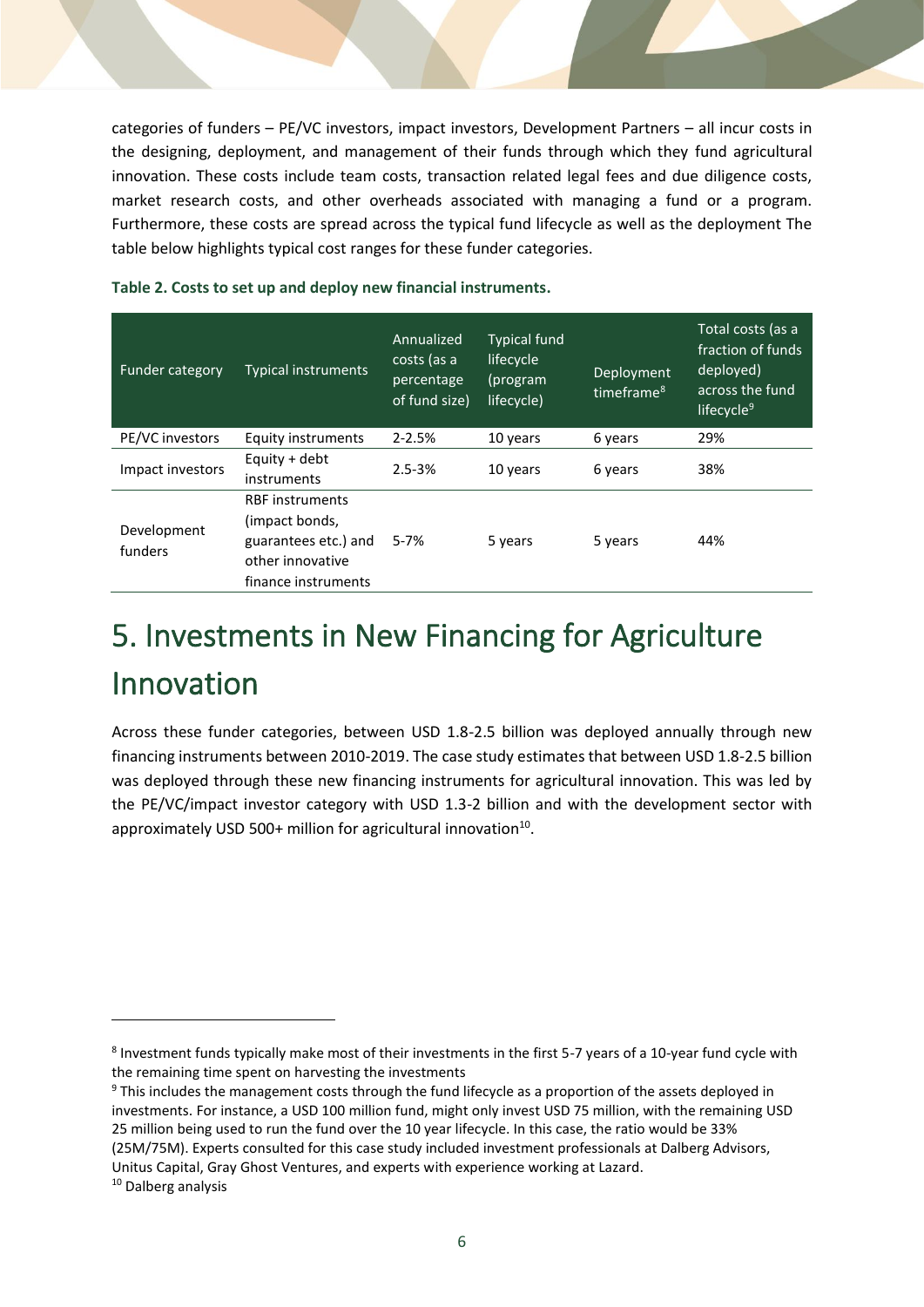



The study estimates that between USD 900 million – USD 1.35 billion was funded annually to set up and deploy new financing instruments for agricultural innovation in the Global South between 2010- 2019. This represents approximately 2%<sup>11</sup> of the total funding for agricultural innovation in the Global South over the same time period. Out of this, a majority of it was spent by the PE/VC/impact investors and approximately 20% was spent by development funders. While detailed information on splits is not available, anecdotally it is known that a majority of these spends are towards the personnel costs working in these organizations as well as transaction specific costs (legal fees, due diligence), market research costs overall, as well as ag-sector development costs (advocacy, knowledge reports, conferences).



**Figure 2. Total investments in innovative financial instruments for agricultural innovation<sup>12</sup> USD billion, 2010-2019 (annualized), Constant USD (2019 prices).**

<sup>&</sup>lt;sup>11</sup> Dalberg analysis: Total funding in agricultural innovation for 2010-2019 is ~USD 500-700 billion  $12$  "Total investments in setting up innovative financial instruments for agricultural innovation" includes

investments that will be made till 2024 to manage existing allocations and funds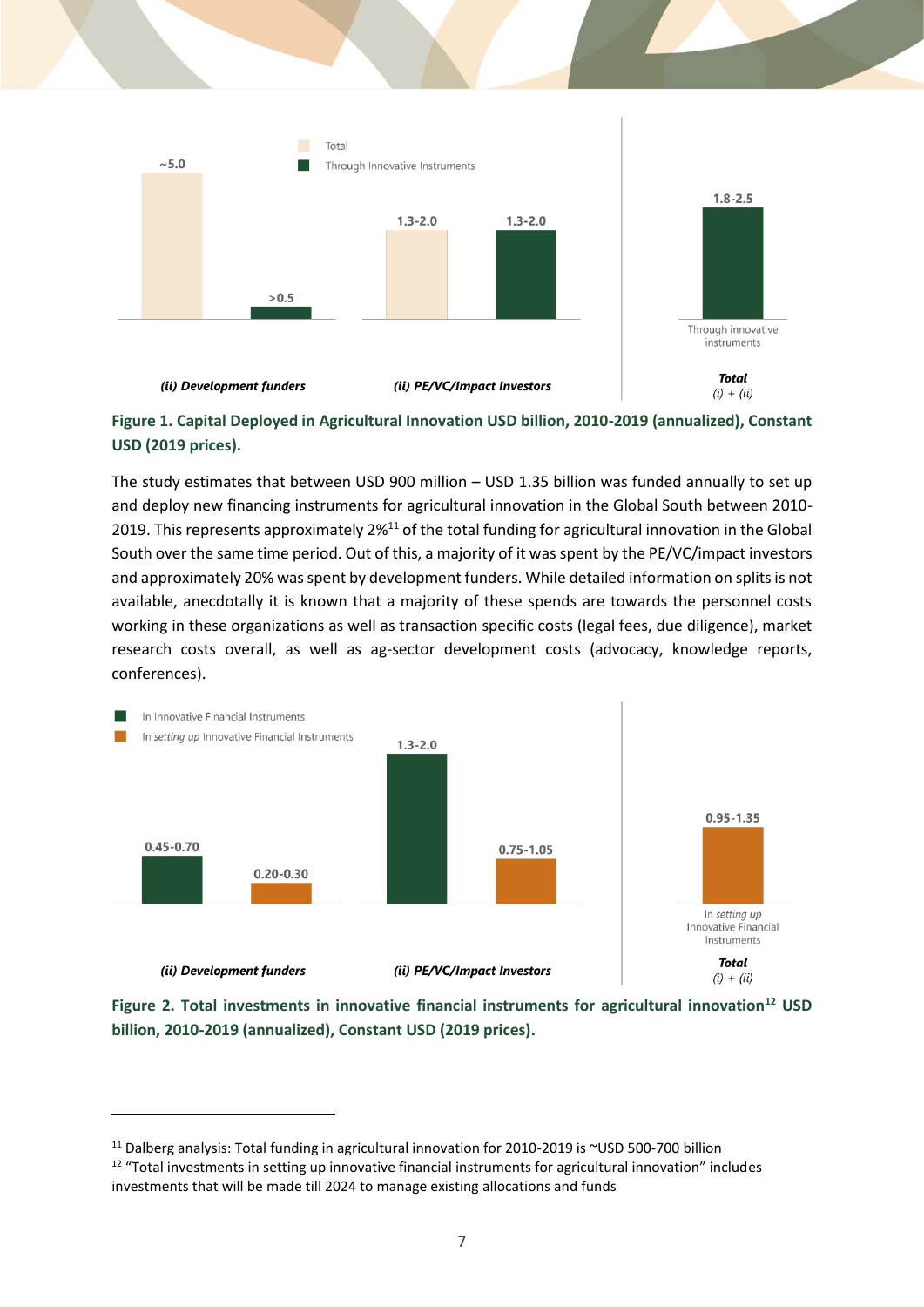## 6. Conclusion

A considerable amount of funding is being made in innovative financial instruments for agricultural innovation; however, more is still needed and there might be opportunities to improve management overheads and efficiencies through sharing of benchmarks, best practices, and knowledge. Several hundred million dollars annually get spent on designing, deploying, and managing innovative financial instruments for agricultural innovation in the Global South. While most of this is by the PE/VC industry, there is still a significant focus on this within the development sector. However, going forward significantly more funding will be needed to drive sustainable agricultural innovation and consequently more investments in the creation and deployment of these instruments.

The case study offers five ideas to make innovative financial instrument investing more efficient for the agriculture sector:

- 1. Knowledge sharing between the PE/VC/impact investing sector and the development funders. There might be significant benefits of sharing of investment pipelines, benchmarks, investee monitoring practices between these categories of funders.
- 2. Formalizing a community of specialists focusing on innovative finance for sustainable agriculture: There would be great advantages in creating a network and a community of professionals focused on this
- 3. More formalized data and benchmarks: Innovative finance requires accurate assessments of ex-ante risk as well as expected economics of value chains and business models. A shared platform that brings together these benchmarks along with public good market research might reduce the investment overheads for these instruments lower and thus allow greater leverage
- 4. A formal innovative finance hub for sustainable agriculture: A dedicated hub that experiments, derisks instrument design, as well as creates knowledge would be very useful to catalyze more investments through these instruments.
- 5. Finally, the creation of standardized investment reporting protocols would help improve data quality and make future analysis easier and also more accurate.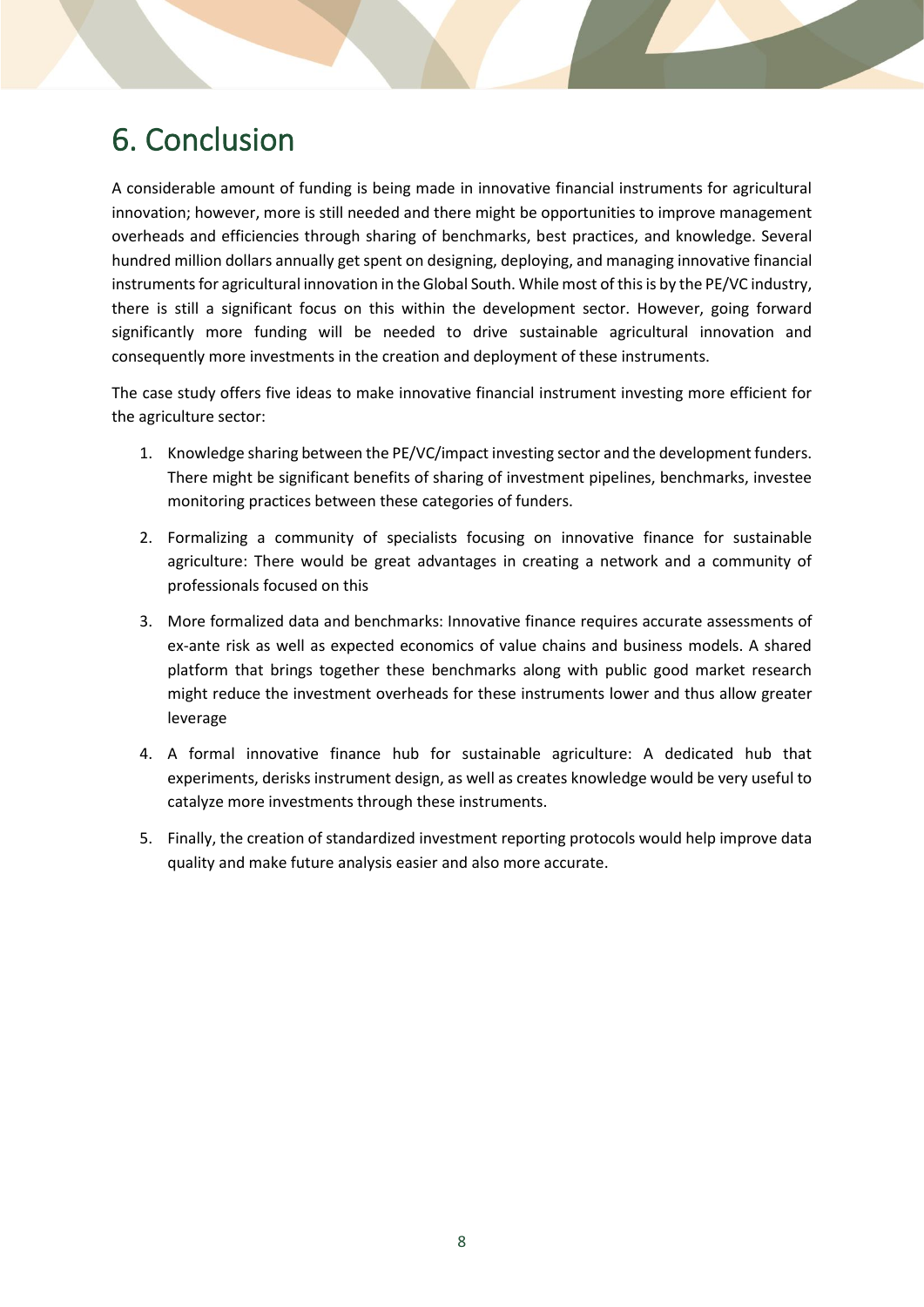### Notes on Methodology and Caveats

The following should be kept in mind while reading analysis in this case study and interpreting results

1. The "investment in new innovative financial instruments" is a relatively new construct and granular data is missing. Information on costs of running a fund is proprietary to most organizations and not much is available publicly overall within even less information being available for different instrument types. The analysis in this case study relies on industry benchmarks, past work done by the authors in setting up large innovative financial instruments and impact bonds, as well as discussions with industry experts with deep experience in setting up and running funds across the industry.

The results in this case study focus on the Investments for Innovative Finance for Agricultural Innovation. This is a very specific frame of analysis and likely excludes many investments and programs that either don't focus on agricultural innovation or don't rely on innovative finance.